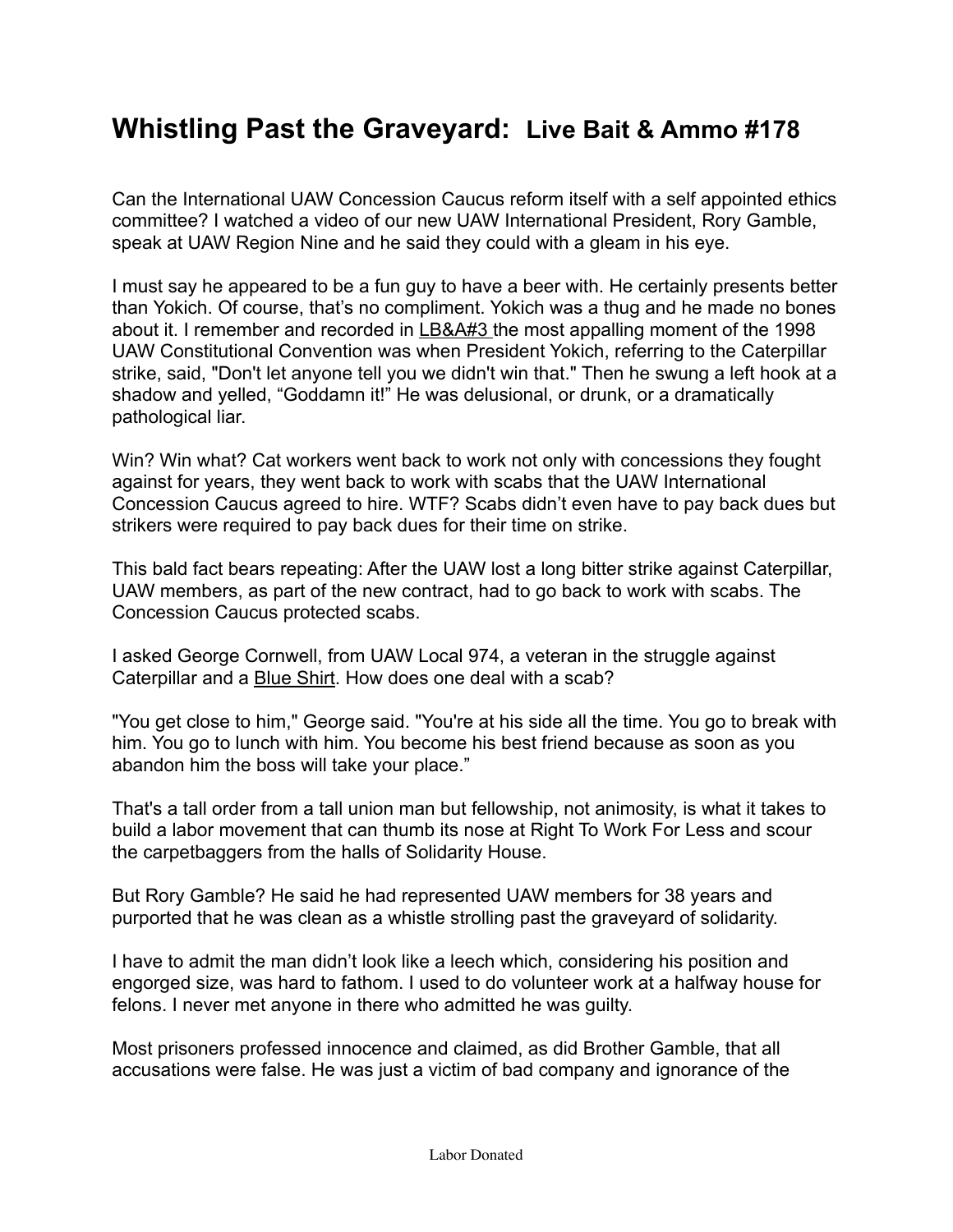evidence that surrounded him. If indeed Gamble didn't know what was going on around him, why should we want the [schlemiel](https://prospect.org/features/comment-schlemiel-schlimazel/) for president?

And why as interim president assigned to clean house wouldn't he institute a secret ballot, one member, one vote for all International officials starting with him? Right now.

How in the hell are we so supposed to believe that anyone working for the Con Caucus could be clean? First of all, in order to maintain his standing he had to contribute to the [Flower Fund](https://www.crainsdetroit.com/automotive/former-uaw-official-pearson-pleads-guilty-agrees-cooperate-corruption-investigation) which was nothing but a slush fund for the UAW hierarchy. They didn't collect money to buy flowers. The Flower Fund was a notorious slush fund that helped the Concession Caucus maintain authority and wallow in luxury.

Second, he was deeply involved with the [Joint Funds,](https://mronline.org/2019/08/19/a-tale-of-corruption-by-the-united-auto-workers-and-the-big-three-american-automakers/) a convoluted contrivance to wash, rinse, and spin money from corporate coffers into UAW officials back pockets. Sorry, Rory, but you can't walk on the wild side and not have to wipe the shit off your shoes. Shit is Con Caucus terrain and Gamble was hip deep.

If he didn't receive money and gifts from the Joint Funds, he wouldn't be where he is today—top dog in the UAW Concession Caucus.

Gamble's assertion that he is pure is laughable, not because he may be sacrosanct in an alternative universe, but because no one in the Con Caucus can possibly be immune.

They all have to go.

We can do this two ways. Either the feds come in and clean house, or we clean house ourselves. Preferably, we should clean our own house. Abolish Joint Funds which is nothing but a bribery scheme, and elect by a secret ballot referendum reps of the rank and file, by the rank and file, for the rank and file. I doubt a Special Convention would achieve those goals because the Con Caucus would maintain control of proceedings. We need to organize Local to Local outside the control of the cons in charge of the International UAW.

I digress in order to exemplify my point.

In 2004 Federal Mogul, an automotive parts supplier, was in trouble. The company used an asbestos lawsuit to claim bankruptcy. Rather than accept responsibility, taxpayers and workers were put on the hook to pay the price for management's profligacy. No one in the oligarchic USA expects shareholders to act responsible and pull themselves up by their bootstraps.

The company took tax credits from the state and \$5.5 million in concessions from UAW members in Greenville, Michigan. Of course, they wanted more—more corporate socialism to bail out criminally negligent, incompetent management.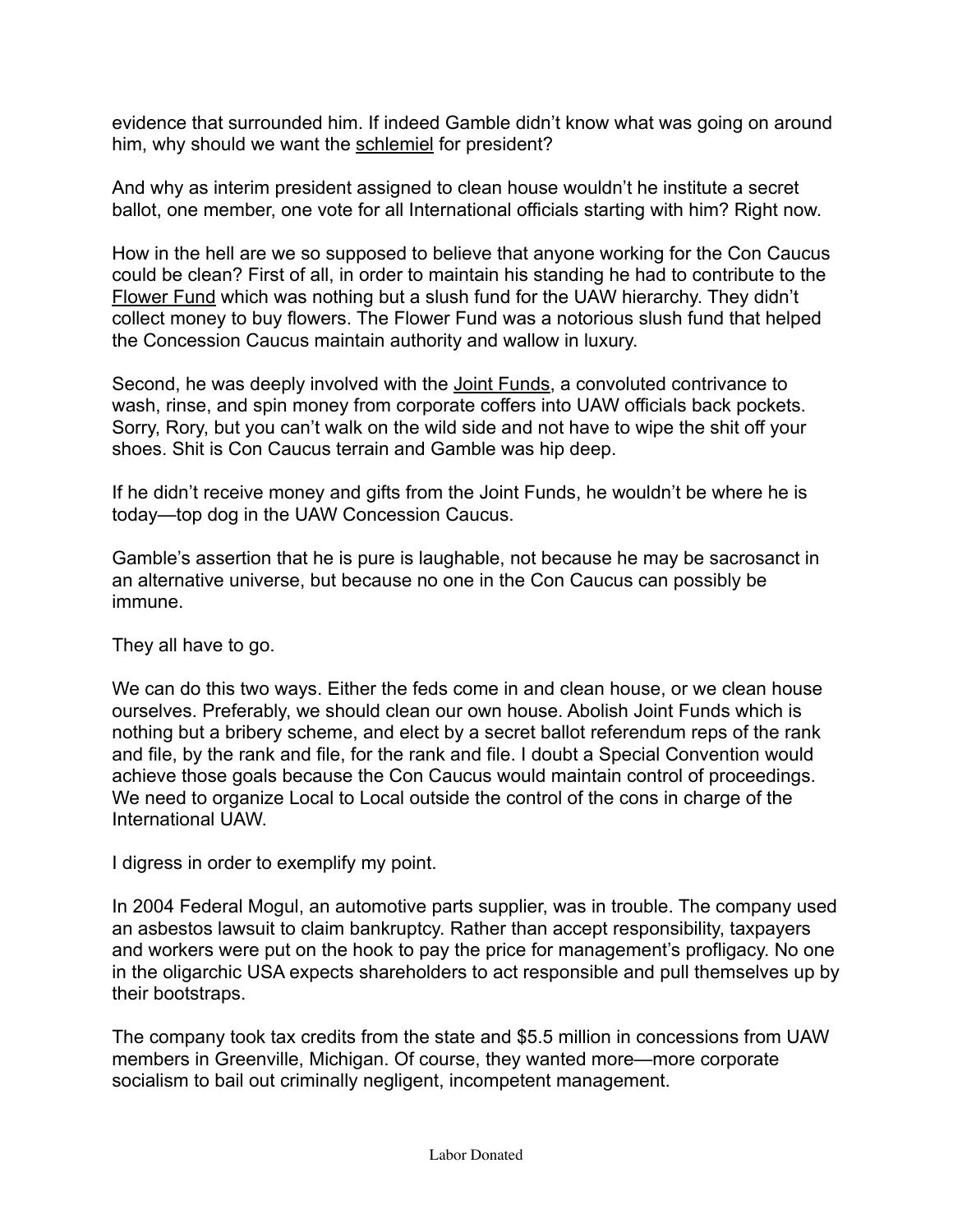Federal Mogul demanded pay cuts of \$1.19 per hour, higher co-pays and premiums on an insurance policy with 10 percent less coverage, and fewer holidays. As an incentive, the company threatened to close the plant if UAW Local 2017 didn't agree to the concessions. That's not an incentive, it's extortion. That's not negotiation, it's a gun to the head.

It was a tough choice for workers in Greenville. The community expected to lose 2,700 jobs when Electrolux, the city's largest employer, moved operations to Mexico the following year. But rather than bite the bullet, UAW members spat back –– no concessions!

Dan Wilder, a UAW member, stated that Local 2017 members were fed up with management's disrespect. "If you undervalue what you do," he said in an interview with the *Grand Rapids Press*, "you undervalue who you are."

In a stand-up vote (a public vote at a meeting) UAW Local 2017 shot the contract down 160-22.

UAW Region-D Director Don Oetman didn't object to the stand-up vote until he saw the result. Then he kicked into Con Caucus mode. He told members they would have to hold a secret ballot vote, claiming the stand-up vote intimidated members.

The stand-up vote, sometimes known as a "division of the house," was initiated at a union meeting. UAW member Ron Ladermann, who made the motion for a stand-up vote, explained there had been disputes over ratification in the past.

"They'd claim the contract passed by 80 percent, but you couldn't find 20 people who voted for it."

Ladermann, an auto-line operator with 28 years seniority, said, "I feel that if people feel strongly they should be willing to stand up and vote. It was quick and easy. You leave knowing what happened. It went smooth."

A motion passed by the membership stays in effect until it is rescinded by a two-thirds majority vote at a membership meeting. Since the UAW Constitution does not stipulate the voting process for ratification, the motion was in order per Robert's Rules of Order.

Six days after the contract was rejected Oetman called a second meeting. He explained that Federal Mogul would pull the contract offer if three conditions were not met: (1) immediate ratification, (2) a secret ballot vote, and (3) a recommendation in favor of the contract by the bargaining committee. In other words, the UAW Region-D Director was carrying water for the company and rebuking the membership. That, my friends, is classic Concession Caucus.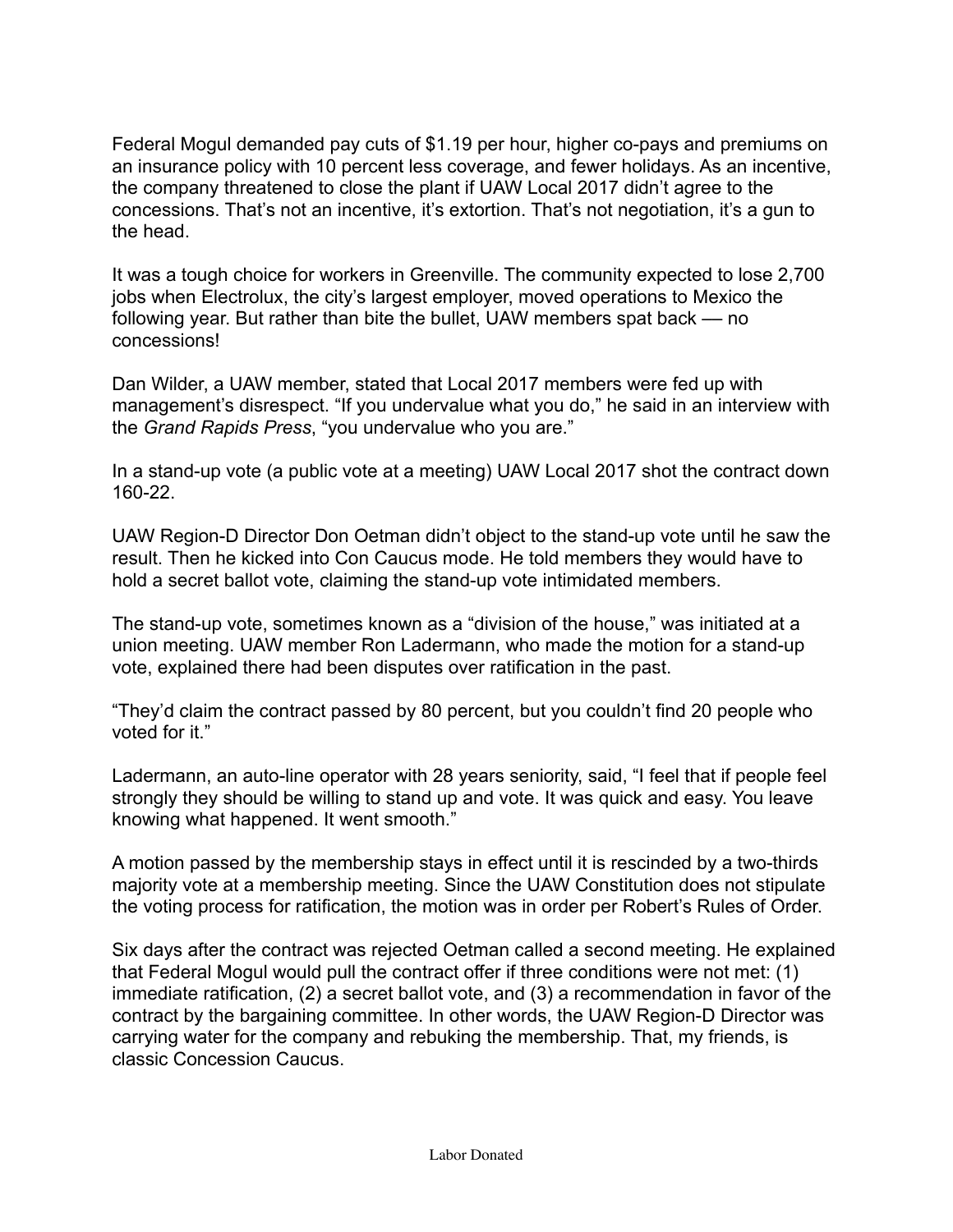The bargaining committee refused to recommend the contract. They felt that as sole supplier of 94 percent of bearings for Ford automotive engines they were in a good position to bargain. The Greenville plant had always been profitable.

Federal Mogul used the plant as a showcase, a model of excellence and efficiency. UAW members in Local 2017 had shown a willingness to adapt to "constraint management," which simply means, produce more with less workers. In the last ten years they'd cut the production workforce in half.

Local 2017 President Jeff Davis said, "We've done everything we could to stay competitive. We changed processes, combined classifications, and met the challenges. We are so lean now, all we can give is concessions. We deserve better." The bargaining committee felt that if the company intended to move to Mexico or China, concessions wouldn't prevent the decision.

Rank and file UAW member Ron Ladermann said, "It's terrible what's going on in this country. We have done everything they asked and more. We aren't getting rich. We think we deserve every penny we get. We work hard. We are good at what we do. They make money on us and always have. Does a company have to rape employees to stay competitive? I agree with our city manager. It should be illegal for companies to threaten to move if they don't get concessions. It's extortion, government-backed extortion."

And the Con Caucus did their incorrigible duty and promoted the extortion.

Local 2017 President Jeff Davis refused to approve a secret ballot vote because the membership had passed a motion for a stand up vote. So the International Con Caucus imposed a secret ballot vote without rescinding the motion. Don Oetman, the UAW Director of Region-D violated the UAW Constitution by revoking Robert's Rules of Order and refusing to recognize that in a union meeting the members were the highest authority per the UAW Constitution.

The membership was not permitted to go home and think it over. The membership was not permitted to debate the pros and cons without the imposing presence of a Con Caucus rep, Region-D Director Don Oetman.

They were allowed to ask some questions and voice their opinions, but they had to make up their minds right then and there. Thus, the final company condition, immediate ratification, was met. Oetman acted as a representative of the company, not the UAW rank and file.

The contract passed by 14 votes, 103-89.

Oetman expressed his pleasure to reporters. He was proud he stood up for the company, but his demand for secret ballot voting may come back to haunt him in an unintended way.